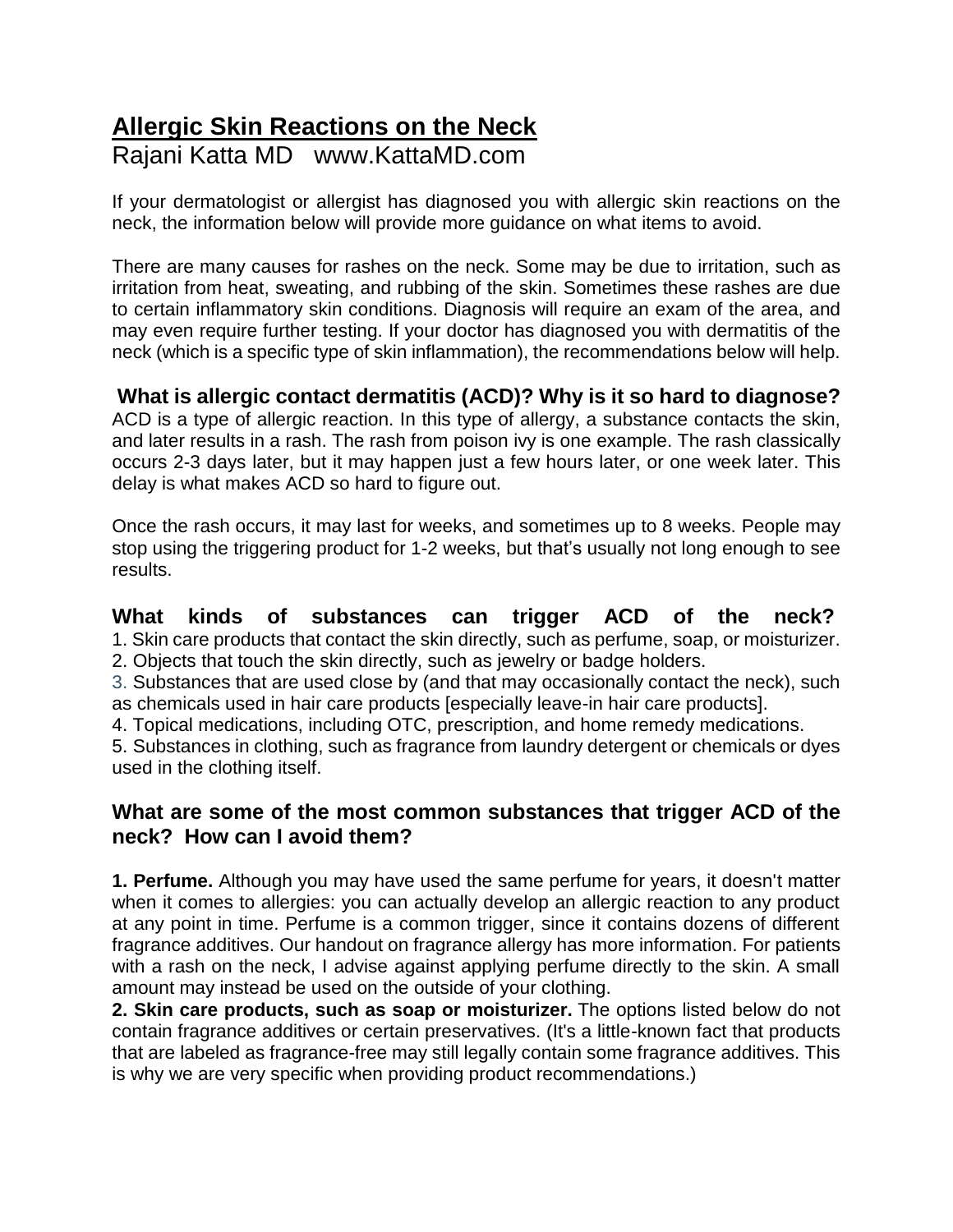**3. Jewelry.** The most common culprit is metal jewelry, due to the presence of nickel. Nickel is a metal, and since it's strong and inexpensive, it's often mixed with other metals. See our handout on nickel in jewelry for more information.

**4. Badge holders, lanyards, or stethoscopes.** These items may trigger rashes on the neck in those who are allergic to metal, rubber, or dark dyes.

**5. Fragrance in laundry detergent.** Fragrance additives in laundry detergents are a common trigger, and this includes both natural fragrances and synthetic fragrance additives. Even organic detergents and baby detergents may contain fragrance additives. Dryer sheets and fabric softeners may also serve as triggers. I have also seen cases due to fragrance additives [such as Unstoppables], which are designed to last in clothing through multiple washes. Some truly fragrance-free options are listed below.

**6. Hair care products.** I'm seeing more and more reactions to hair care products over the last few years, due to fragrances, essential oils, and preservatives. These are found in almost all hair care products, and this can be an issue for the neck since these substances can rub onto the neck. This is especially a concern with leave-in hair care products, such as hair serum, hair gel, mousse, and hairspray.

**7. Topical medications.** Some OTC and even some prescription medications can trigger allergic reactions. This includes antibiotic ointments such as neomycin (found in Neosporin or triple antibiotic ointment) and bacitracin (found in Polysporin). It may also include numbing creams such as benzocaine (found in Solarcaine and Lanacaine). Recently, I am seeing many reactions to home remedies such as tea tree oil and other essential oils.

**8. Chemicals in clothing.** While many people are aware that laundry detergent can be a problem, it's less well-known that items of clothing themselves may trigger allergic reactions. This may be due to the dyes that are used to color the clothing, or may be due to other chemicals [formaldehyde finishes] that are sometimes added to clothing to make it wrinkle-free. While you should always wash clothing before wearing, some of these chemicals stay in clothing despite washing. I've seen more reactions in recent years from some of the dark clothing dyes (especially blue dyes that are found in blue, black, and other dark colored items). These dyes are released more easily when exposed to sweat and when used in synthetic materials, such as workout clothing. If this is a concern, I recommend using only lighter colored shirts. Note that the labels on clothing do NOT indicate what color dyes have been used.

# **What products should I stop using? What are examples of products that contain less of the substances that commonly trigger ACD?**

The products below are examples (there are multiple other options) of products that do not contain some of the common triggers of ACD. They **do not contain any synthetic fragrance additives, natural fragrance additives, botanicals, formaldehyde, methylisothiazolinone, or lanolin.** Some are available at major retailers, and others must be ordered via phone or website.

Note that every product must contain some additives, and some people are allergic to less common triggers. Therefore, if these recommendations do not help, you may require further testing. It can take up to 8 weeks of allergen avoidance for your skin to recover.